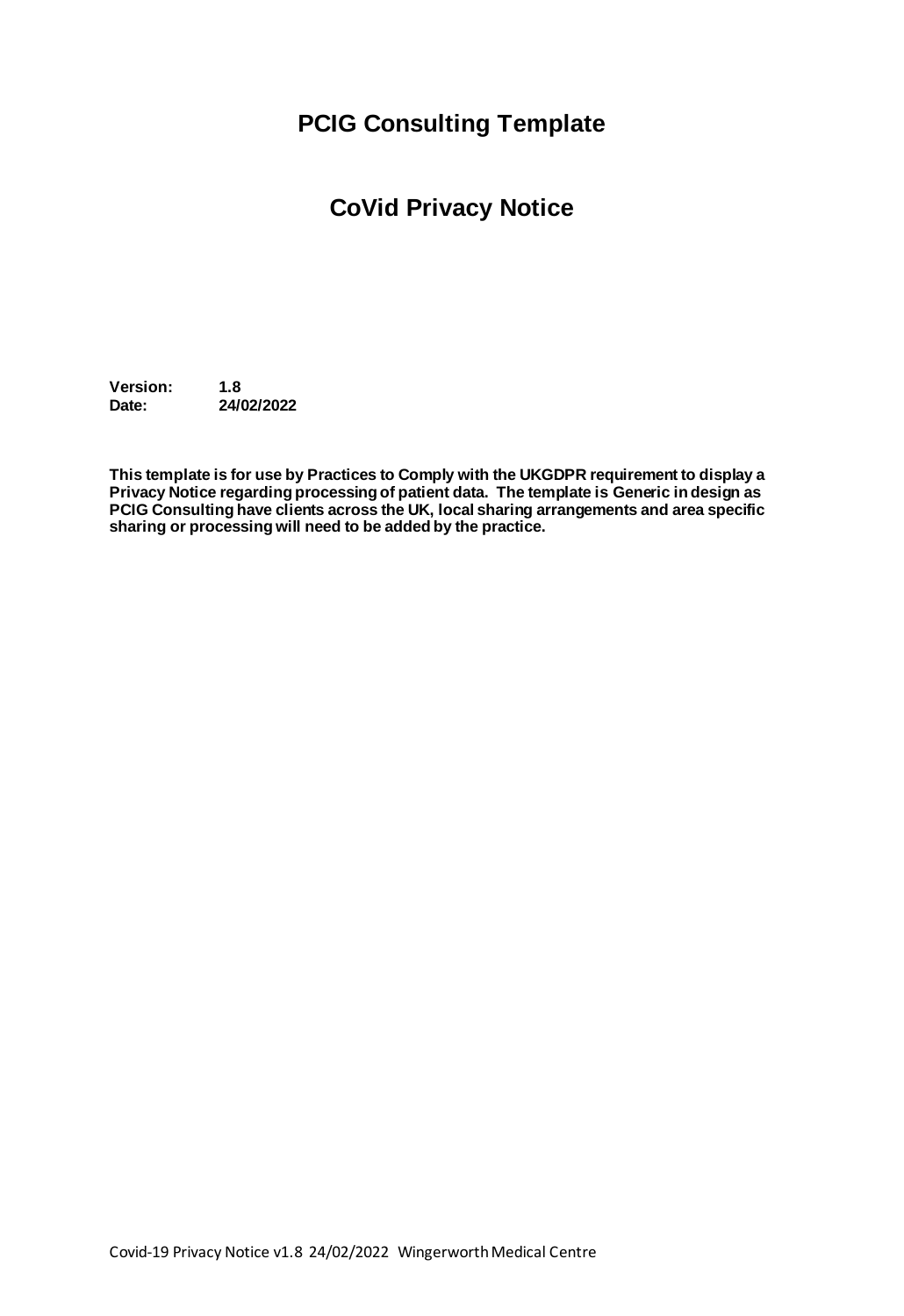### **COVID-19 Privacy Notice**

#### *(This Privacy Notice is to run alongside our standard Practice Privacy Notice)*

Due to the unprecedented challenges that the NHS and we, Wingerworth Medical Centre face due to the worldwide COVID-19 pandemic, there is a greater need for public bodies to require additional collection and sharing of personal data to protect against serious threats to public health.

In order to look after your healthcare needs in the most efficient way we, Wingerworth Medical Centre may therefore need to share your personal information, including medical records, with staff from other GP Practices including Practices within our Primary Care Network, as well as other health organisations (i.e. ClinicalCommissioning Groups, Commissioning Support Units, Local authorities etc.) and bodies engaged in disease surveillance for the purposes of research, protecting public health, providing healthcare services to the public and monitoring and managing the Covid-19 outbreak and incidents of exposure.

The Secretary of State has served notice under Regulation 3(4) of the **Health Service (Control of Patient Information) Regulations 2002 (COPI)** to require organisations to process confidential patient information in the manner set out below for purposes set out in Regulation 3(1) of COPI.

## **Purpose of this Notice**

The purpose of this Notice is to require organisations such as Wingerworth Medical Centre to process confidential patient information for the purposes set out in Regulation 3(1) of COPI to support the Secretary of State's response to Covid-19 (Covid-19 Purpose). "Processing" for these purposes is defined in Regulation 3(2) and includes dissemination of confidential patient information to persons and organisations permitted to process confidential patient information under Regulation 3(3) of COPI. This Notice is necessary to require organisations such as Wingerworth Medical Centre to lawfully and efficiently process confidential patient information as set out in Regulation 3(2) of COPI for purposes defined in regulation 3(1), for the purposes of research, protecting public health, providing healthcare services to the public and monitoring and managing the Covid-19 outbreak and incidents of exposure.

#### **Requirement to Process Confidential Patient Information**

The Secretary of State has served notice to recipients under Regulation 3(4) that requires Wingerworth Medical Centre to process confidential patient information, including disseminating to a person or organisation permitted to process confidential patient information under Regulation 3(3) of COPI, renewed 27 January 2021 and September 2021.

Wingerworth Medical Centre is only required to process such confidential patient information:

- where the confidential patient information to be processed is required for a Covid-19 Purpose and will be processed solely for that Covid-19 Purpose in accordance with Regulation 7 of COPI
- $\bullet$  from 20<sup>th</sup> March 2020 until 30th June 2022.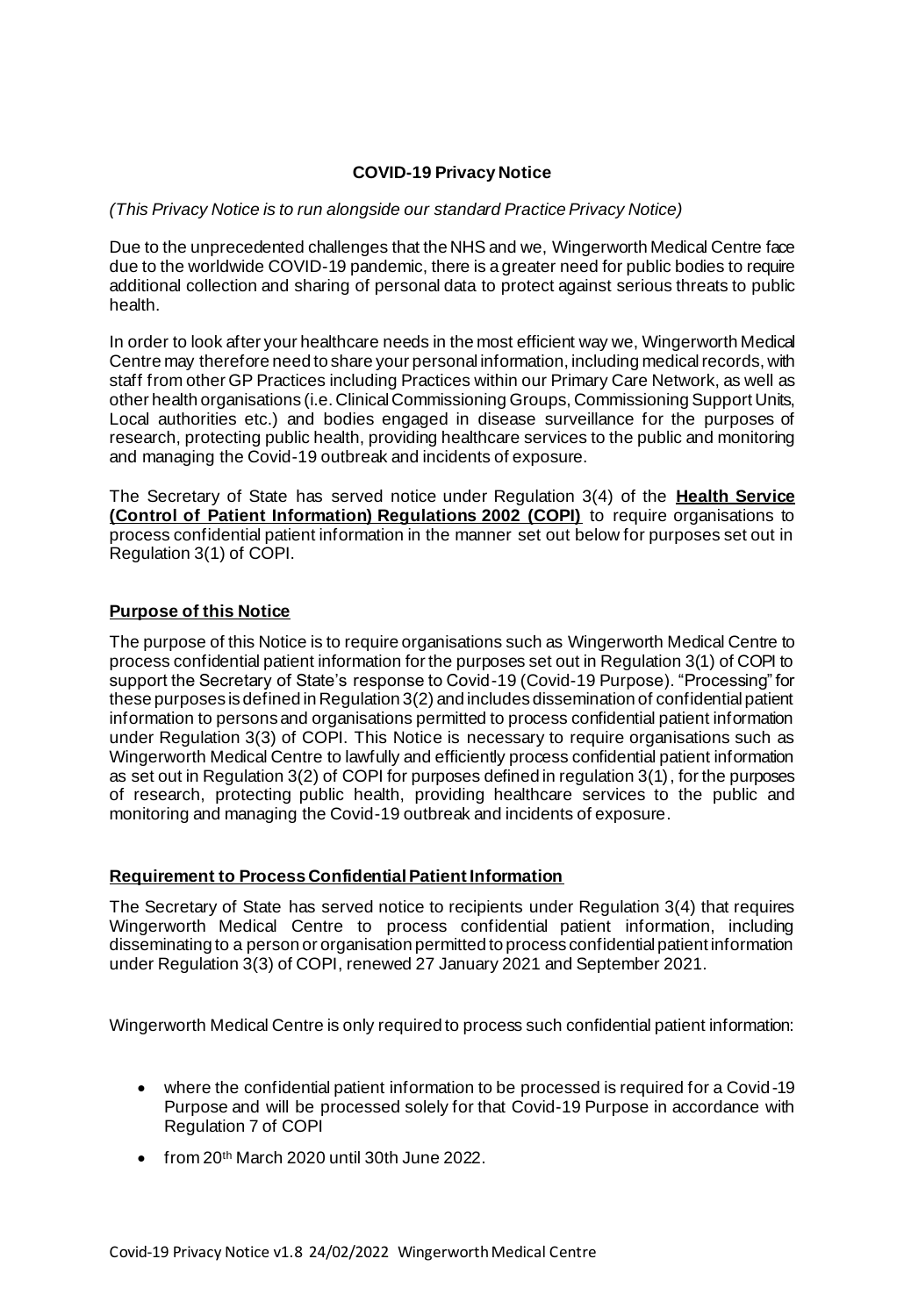## **Covid-19 Purpose**.

A Covid-19 Purpose includes but is not limited to the following:

- understanding Covid-19 and risks to public health, trends in Covid-19 and such risks, and controlling and preventing the spread of Covid-19 and such risks
- identifying and understanding information about patients or potential patients with or at risk of Covid-19, information about incidents of patient exposure to Covid-19 and the management of patients with or at risk of Covid-19 including: locating, contacting, screening, flagging and monitoring such patients and collecting information about and providing services in relation to testing, diagnosis, self-isolation, fitness to work, treatment, medical and social interventions and recovery from Covid-19
- understanding information about patient access to health services and adult social care services and the need for wider care of patients and vulnerable groups as a direct or indirect result of Covid-19 and the availability and capacity of those services or that care
- monitoring and managing the response to Covid-19 by health and social care bodies and the Government including providing information to the public about Covid-19 and its effectiveness and information about capacity, medicines, equipment, supplies, services and the workforce within the health services and adult social care services
- delivering services to patients, clinicians, the health services and adult social care services workforce and the public about and in connection with Covid-19, including the provision of information, fit notes and the provision of health care and adult social care services
- research and planning in relation to Covid-19.

## **Recording of processing**

A record will be kept by Wingerworth Medical Centre of all data processed under this Notice.

#### **Sending Public Health Messages**

Data protection and electronic communication laws will not stop Wingerworth Medical Centre fromsending public health messages to you, either by phone, text or email as these messages are not direct marketing.

#### **Digital Consultations**

It may also be necessary, where the latest technology allows Wingerworth Medical Centre to do so, to use your information and health data to facilitate digital consultations and diagnoses and we will always do this with your security in mind.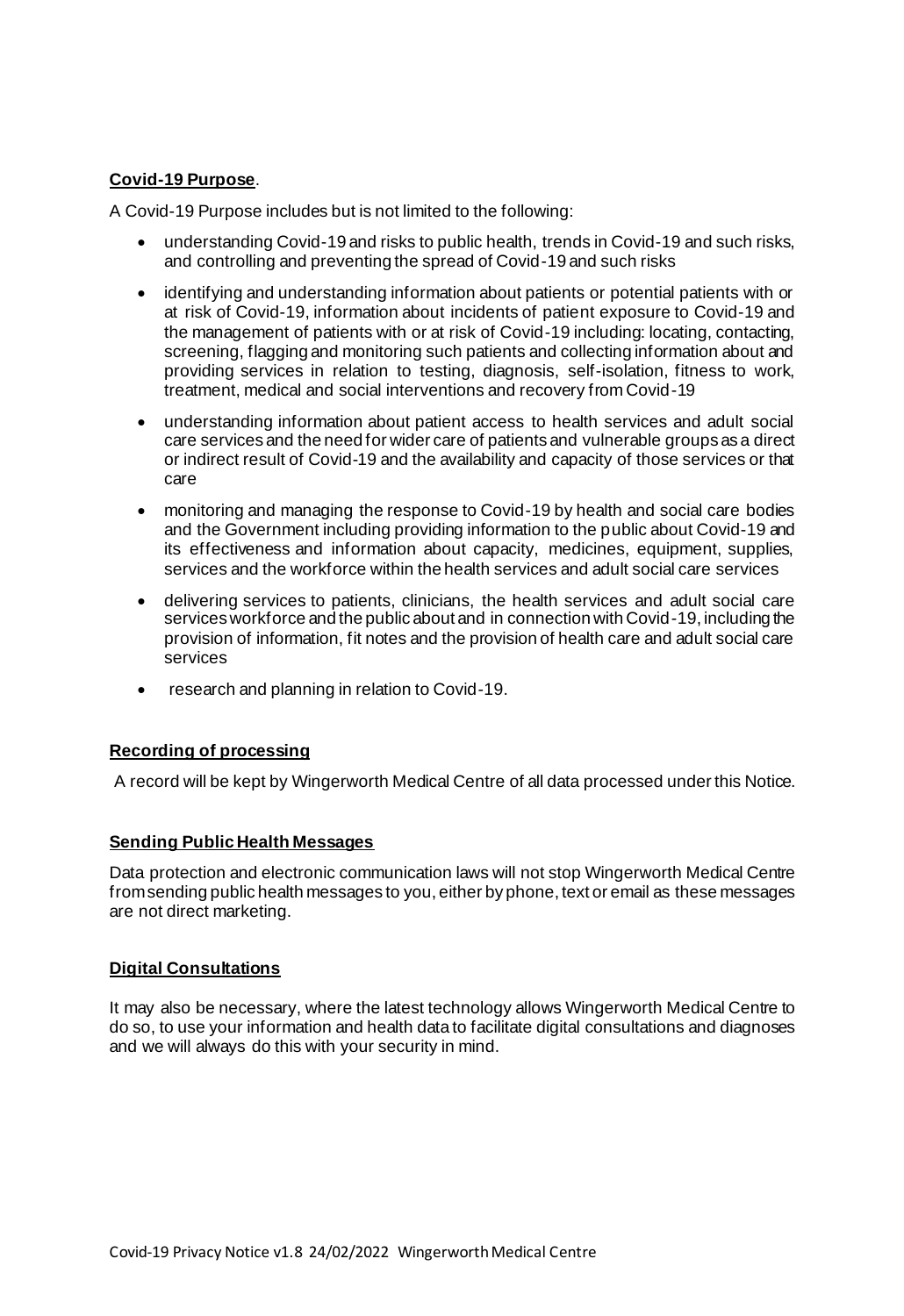## **Research and Pandemic Planning**

The Secretary of State has directed NHS Digital to collect, process and analyse data in connection with COVID-19 to support the Secretary of State's response to COVID-19 and support various COVID-19 purposes set out in the COVID-19 Public Health Directions 2020, 17 March 2020 (as amended) (COVID-19 Direction) and below. This enables NHS Digital to collect data and analyse and link the data for COVID-19 purposes with other dataheld by NHS Digital.

The purpose of the data collection is also to respond to the intense demand for General Practice data to be shared in support of vital planning and research for COVID-19 purposes, including under the general legal notice issued by the Secretary of State under Regulation 3(4) of the Health Service (Control of Patient Information) Regulations 2002 (COPI). NHS Digital has therefore been requested by the joint co-chairs of the Joint GP IT Committee (JGPITC) (the BMA and RCGP) to provide a tactical solution during the period of the COVID-

19 pandemic to meet this demand and to relieve the growing burden and responsibility on General Practices. On 15 April 2020 the BMA and RCGP therefore gave their support via JGPITC to NHS Digital's proposal to use the General Practice Extraction Service (GPES) to deliver a data collection from General Practices, at scale and pace, as a tactical solution to support the COVID-19 response in the pandemic emergency period.

It is a requirement of the JGPITC that all requests by organisations to access and use this data will need to be made via the NHSX SPOC COVID-19 request process, that willtriage and prioritise these requests and refer appropriate requests on to the NHS Digital Data Access Request Service (DARS). NHS Digital will consult with representatives of the BMA and the RCGP on all requests for access to the data. An outline of the process for this agreed with the BMA and the RCGP is published here. Requests by organisations to access record level data from this collection will also be subject to Independent Group Advising on the Release of Data (IGARD) consideration. Data applicants will need to demonstrate they have a lawful basis to access the data for COVID-19 purposes.

## **Benefits of this sharing**

Organisations, including the Government, health and social care organisations and researchers need access to this vital data for a range of COVID-19 purposes, to help plan, monitor and manage the national response to the COVID-19 pandemic, which will help save lives. COVID-19 purposes for which this data may be analysed and used may include:

- understanding COVID-19 and risks to public health, trends in COVID-19 and such risks, and controlling and preventing the spread of COVID-19 and such risks
- identifying and understanding information about patients or potential patients with, or at risk of COVID-19, information about incidents of patient exposure to COVID-19 and the management of patients with or at risk of COVID-19 including: locating, contacting, screening, flagging and monitoring such patients and collecting information about and providing services in relation to testing, diagnosis, self-isolation, fitness to work, treatment, medical and social interventions and recovery from COVID19
- understanding information about patient access to health services and adult social care services as a direct or indirect result of COVID-19, and the availability and capacity of those services • monitoring and managing the response to COVID-19 by health and social care bodies and the Government including providing information to the public about COVID-19 and its effectiveness and information about capacity, medicines, equipment, supplies, services and the workforce within the health services and adult social care services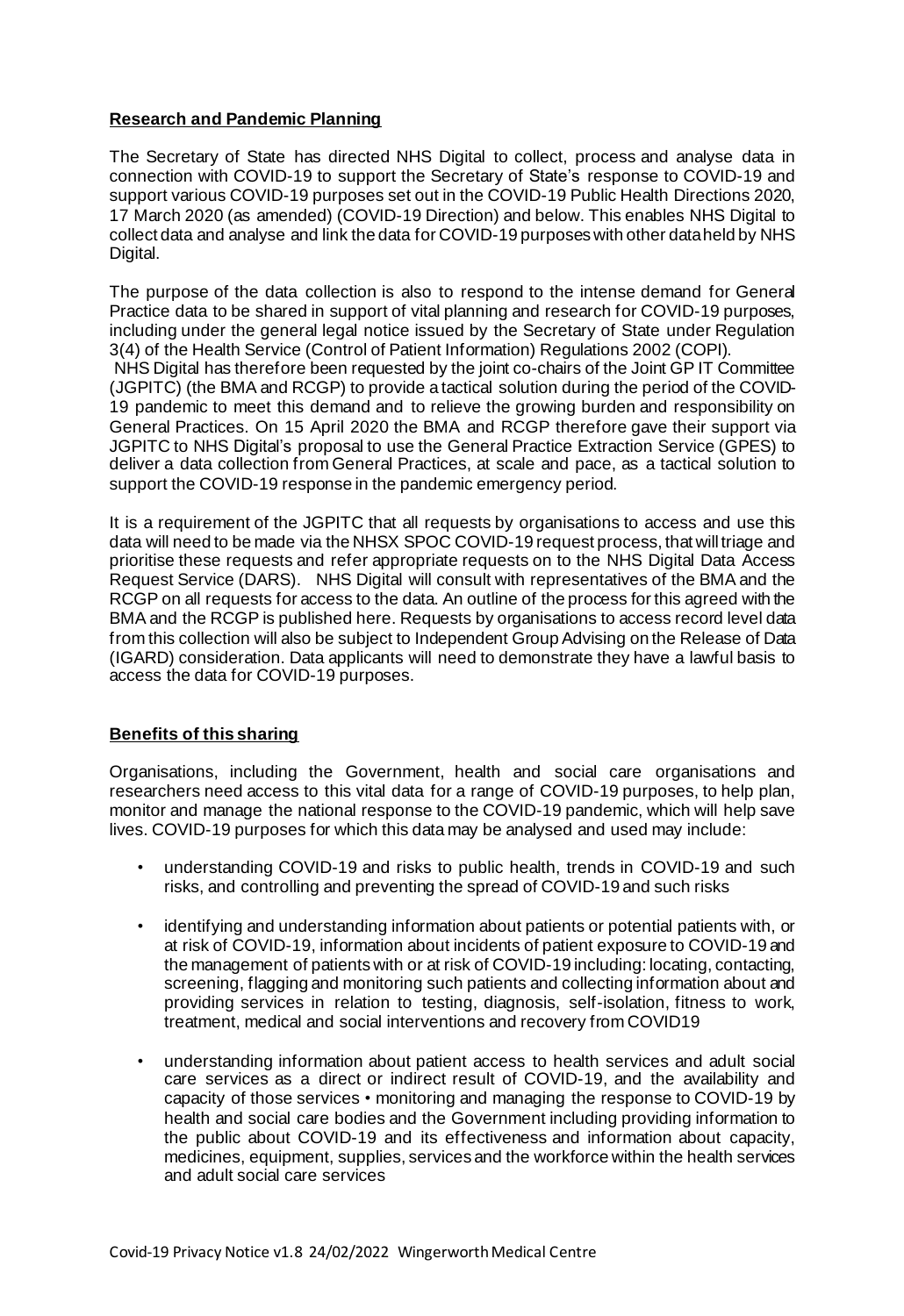- delivering services to patients, clinicians, the health services and adult social care services workforce and the public about and in connection with COVID-19, including the provision of information, fit notes and the provision of health care and adult social care services; and
- research and planning in relation to COVID-19.

Data may be analysed and linked to other data held by NHS Digital or held by other organisations to which access to the data is granted for COVID-19 purposes, through the process described above.

Data will be collected nationally from all GP Practices by NHS Digital every fortnight. All requests to access this data will be triaged through the NHSX SPOC COVID-19 request process and assessed and fulfilled by NHSDigital through DARS. This will significantly reduce the burden on General Practice at a time when demand on resources is high, enabling General Practice to focus on delivering health care and support to patients. It will also reduce compliance burden and risk for General Practice associated with sharing data and complying with the terms of the general legal notice issued under COPI, which applies to General Practices.

## **Legal Basis forthis collection**

NHS Digital has been directed by the Secretary of State under section 254 of the 2012 Act under the COVID-19 Direction to establish and operate asystemfor the collection and analysis of the information specified for this service: GPES Data for Pandemic Planning and Research (COVID-19).Acopy of the COVID-19 Direction is published here: https://digital.nhs.uk//aboutnhs-digital/corporate-information-and-documents/directions-anddata-provisionnotices/secretary-of-state-directions/covid-19-public-health-directions-2020.

Details of the information to be collected can be found on the NHS Digital website – Specification of this DPN. Type 1 objections will be upheld in collecting this data from General Practices and therefore the data for those patients who have registered a Type 1 objection with their GP will not be collected. The Type 1 objection prevents an individual's personal identifiable confidential information from being shared outside of their GP Practice except when it is being used for the purposes of their direct care. The National Data Opt-Out will not apply to the collection of the data, as this is a collection which is required by law.

This information is required by NHS Digital under section 259(1)(a) of the 2012 Act to comply with the COVID-19 Direction. In line with section 259(5) of the 2012Act, all organisations in England that are within the scope of this Notice, as identified below under Health and Social Care Bodies within the scope of the collection, must comply with the requirement and provide information to NHS Digital in the form, manner and for the period specified in this Notice. This Notice is issued in accordance with the procedure published as part of NHS Digital's duty under section 259(8) of the 2012 Act.

In August 2020, the NHS announced that the seasonal national flu immunisation programme criteria for 2020 - 2021 will be expanded to include patients on the SPL. Therefore, to provide information that will support the identification of patients at moderate or high risk of complications from flu, a revision to the weekly extract of data has taken place. This, version three of the extract for the purpose of maintaining and updating the SPL, will continue until the expiry of the COVID-19 Direction. This is currently 30th June 2022. The frequency of the data collection may change in response to demand.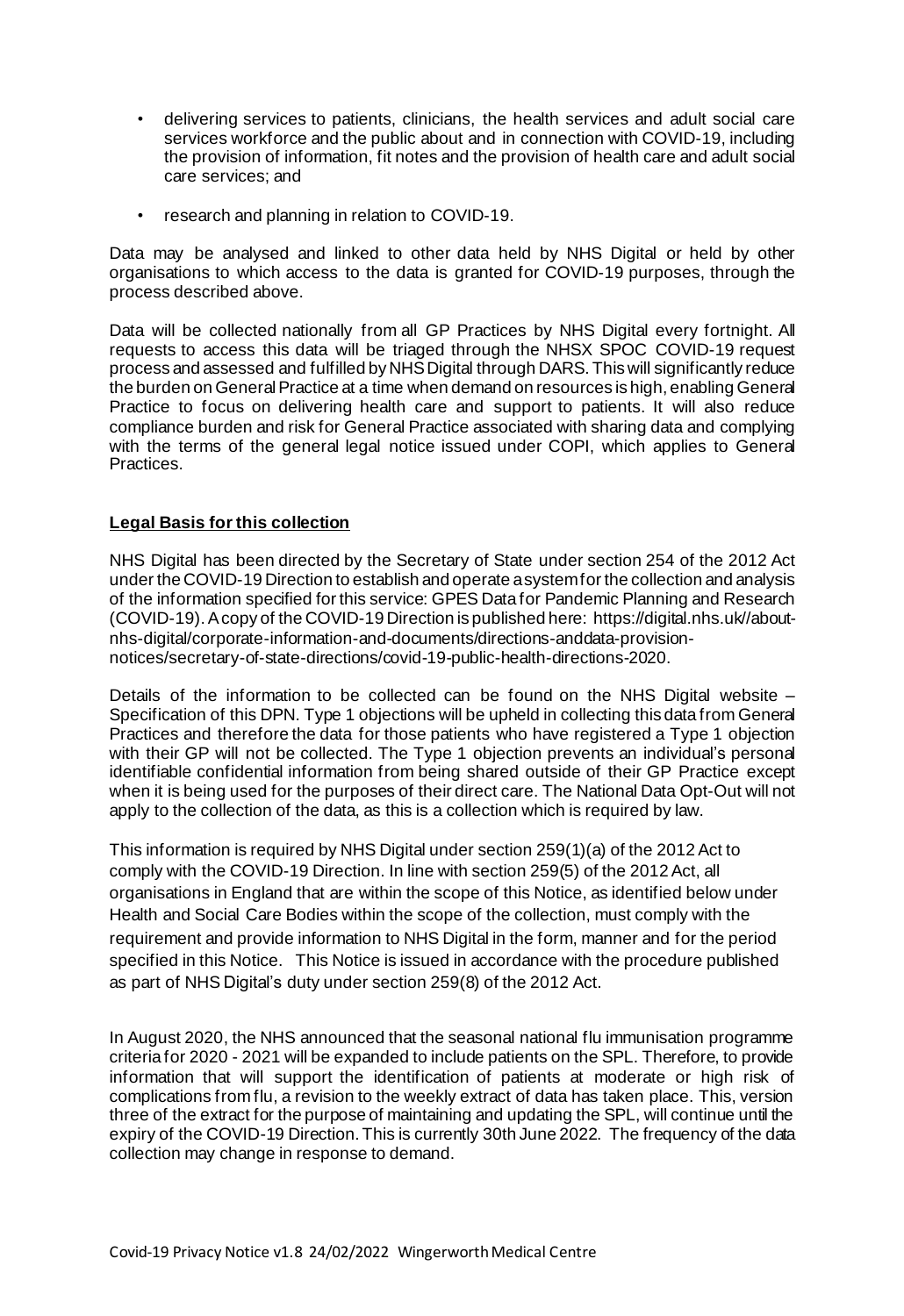| Data collection extracted on a weekly basis<br>week commencing 13 April 2020                                                                                                                                                                                                                                                                                                                                                                                                                                                                                                                                                                                                                                                                                                                                                                                                                               | Revised weekly data collection. The first<br>collection is due week commencing 28<br>September 220                                                                                                                                                                                                                                                                                                                                                                                                                                                                                                                                                                                                                                                                                                                                                                              |
|------------------------------------------------------------------------------------------------------------------------------------------------------------------------------------------------------------------------------------------------------------------------------------------------------------------------------------------------------------------------------------------------------------------------------------------------------------------------------------------------------------------------------------------------------------------------------------------------------------------------------------------------------------------------------------------------------------------------------------------------------------------------------------------------------------------------------------------------------------------------------------------------------------|---------------------------------------------------------------------------------------------------------------------------------------------------------------------------------------------------------------------------------------------------------------------------------------------------------------------------------------------------------------------------------------------------------------------------------------------------------------------------------------------------------------------------------------------------------------------------------------------------------------------------------------------------------------------------------------------------------------------------------------------------------------------------------------------------------------------------------------------------------------------------------|
| All patients with defined long-term medical<br>conditions which pose a COVID-19 risk,<br>identified as clinically extremely vulnerable<br>to that risk and/or on certain drug treatments<br>as below:                                                                                                                                                                                                                                                                                                                                                                                                                                                                                                                                                                                                                                                                                                      | All patients with defined long-term medical<br>conditions which pose a COVID-19 risk,<br>identified<br>clinically<br>extremely<br>as<br>vulnerable/potentially clinically vulnerable to<br>that risk and/or on certain drug treatments as<br>below:                                                                                                                                                                                                                                                                                                                                                                                                                                                                                                                                                                                                                             |
| Medical Conditions that provide information<br>on clinically vulnerable patients<br>Severe asthma and dust related lung<br>disease with relevant treatment in the<br>last 12 months (asthma treatment &<br>prednisolone<br>OR.<br>high<br>dose<br>cortiscosteroid safety card)<br>COPD emphysema, and associated<br>٠<br>lung diseases with relevant treatment<br>in the last 12 months (COPD drugs<br>0R<br>high<br>dose<br>high<br>dose<br>cortiscosteroid safety card<br>Non-asthma<br>non-COPD<br>and<br>respiratory disease<br>Cancer(haem and others)<br>٠<br>Genetic, metabolic or autoimmune<br>$\bullet$<br>disease<br>Immunosuppression drugs in the last<br>12 months<br>Flu-like symptoms or respiratory tract<br>٠<br>infections from 1 November 2019<br>with<br>Transplants<br>severe<br>$\bullet$<br>Immunosuppression drug treatment<br>in the last 12 months<br>Pregnant in last 9 months | Medical Conditions that provide information<br>on clinically vulnerable patients<br>Severe asthma and dust related lung<br>disease with relevant treatment in the<br>last 12 months (asthma treatment &<br>prednisolone<br>OR.<br>high<br>dose<br>cortiscosteroid safety card)<br>COPD emphysema, and associated<br>lung diseases with relevant treatment<br>in the last 12 months (COPD drugs<br>high<br>dose<br>OR.<br>dose<br>high<br>cortiscosteroid safety card<br>Non-asthma<br>non-COPD<br>and<br>respiratory disease<br>Cancer(haem and others)<br>Genetic, metabolic or autoimmune<br>disease<br>Immunosuppression drugs in the last<br>12 months<br>Flu-like symptoms or respiratory tract<br>infections from 1 November 2019<br>with<br>Transplants<br>severe<br>$\bullet$<br>Immunosuppression drug treatment<br>in the last 12 months<br>Pregnant in last 9 months |
| Patients designated separately as at<br>$\bullet$<br>from<br>COVID-19<br>risk<br>using<br>high/medium/low risk SNOWED CT<br>Codes, for example                                                                                                                                                                                                                                                                                                                                                                                                                                                                                                                                                                                                                                                                                                                                                             | No change<br>Patients designated separately as at<br>COVID-19<br>risk<br>from<br>using<br>high/medium/low risk SNOWED CT<br>Codes, for example<br>No change                                                                                                                                                                                                                                                                                                                                                                                                                                                                                                                                                                                                                                                                                                                     |
| Patients with a COVID-19 activity code                                                                                                                                                                                                                                                                                                                                                                                                                                                                                                                                                                                                                                                                                                                                                                                                                                                                     | Patients with a COVID-19 activity code                                                                                                                                                                                                                                                                                                                                                                                                                                                                                                                                                                                                                                                                                                                                                                                                                                          |
|                                                                                                                                                                                                                                                                                                                                                                                                                                                                                                                                                                                                                                                                                                                                                                                                                                                                                                            | No change<br>Clinically vulnerable patients (eligible for                                                                                                                                                                                                                                                                                                                                                                                                                                                                                                                                                                                                                                                                                                                                                                                                                       |
|                                                                                                                                                                                                                                                                                                                                                                                                                                                                                                                                                                                                                                                                                                                                                                                                                                                                                                            | seasonal flu vaccination)<br><b>Chronic Respiratory disease</b><br>Unresolved<br>asthma<br>with<br>recent<br>asthma drug treatment (in the last 12<br>months)<br>or<br>has<br>ever<br>had<br>an<br>emergency hospital admission due to<br>asthma<br>Chronic heart disease                                                                                                                                                                                                                                                                                                                                                                                                                                                                                                                                                                                                       |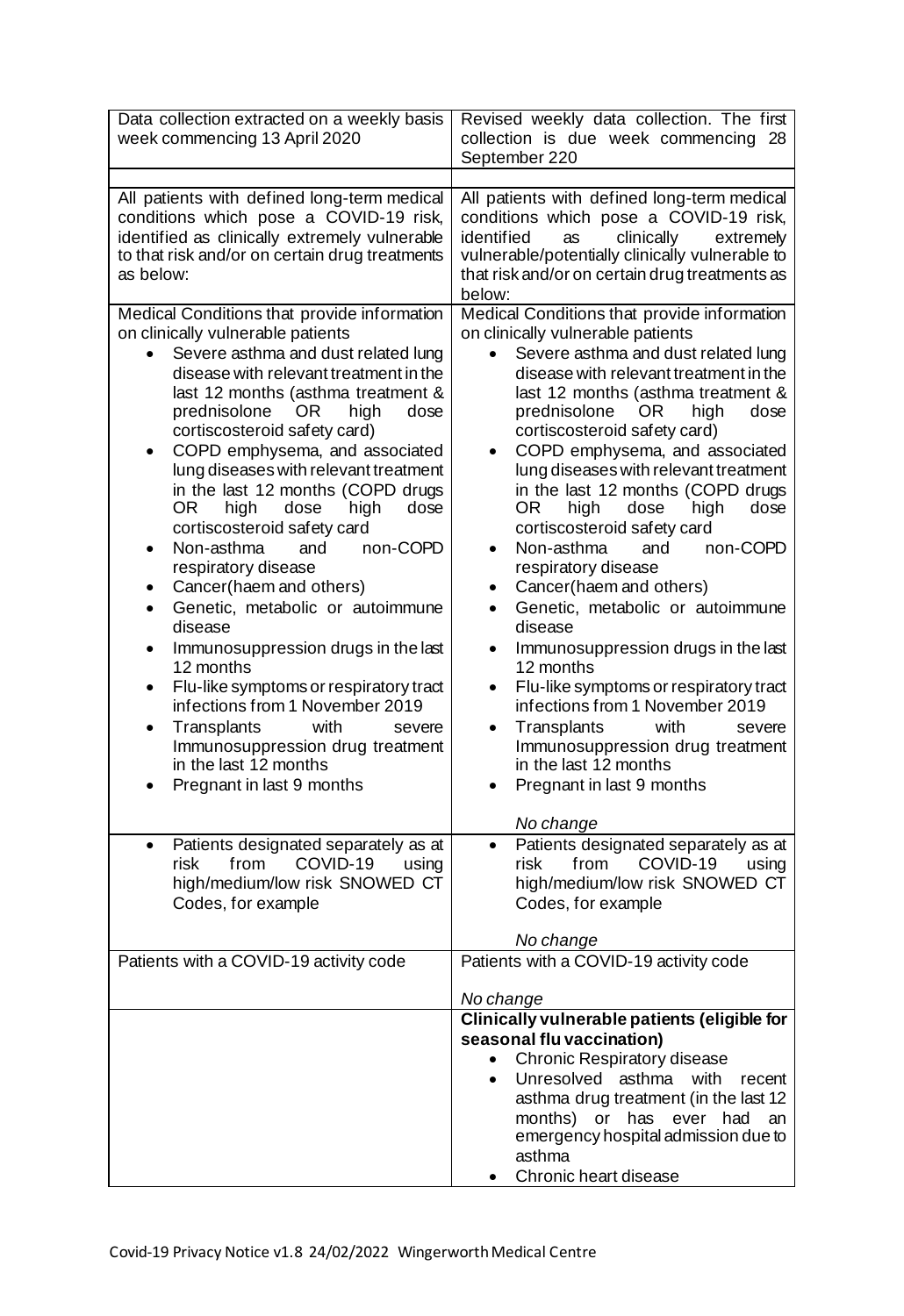| $\bullet$<br>stage $3,4$ and $5$<br>Unresolved diabetes mellitus<br>Unresolved<br>immunosuppression<br>$\bullet$<br>diagnosis<br>Immunosuppression procedure in<br>$\bullet$<br>the last 12 months<br>Chronic Liver disease<br>$\bullet$<br>Chronic neurological disease<br>$\bullet$<br>Pregnant in the last 9<br>months<br>$\bullet$<br>(different<br>clinically<br>cluster<br>to<br>extremely vulnerable group)<br>In patients aged 16 and over: BMI of<br>40+ in the last 12 months<br>In patients aged 16 and over: Latest<br>BMI in the last 3 years was 40+<br>disability<br>Learning<br>(including)<br>$\bullet$<br>Down's)<br>Has a "requires flu vaccination" code<br>$\bullet$<br>Identified as a healthcare worker in<br>the last 12 months<br>Household<br>contact<br>οf<br>an<br>immunocompromised individual<br>Other Potentially clinically Vulnerable<br>patients<br>Unresolved hypertension<br>٠<br>Pulmonary hypertension<br>$\bullet$<br>Dementia<br>$\bullet$<br>Systemic lupus<br>٠<br>Discoid and non-systemic lupus<br>٠<br>Psoriasis<br>Rheumatoid arthritis and associated<br>disorders<br>Additional Data items for Patients from the<br>above groups<br>Latest ethnic category code (all<br>groups)<br>Earliest code indicating that the<br>$\bullet$<br>patient has died (all groups)<br>Latest smoking status (all groups)<br>Blood pressure from the last 2 years<br>(all groups)<br>In patients aged 16 and over: all BMI<br>and weight in last 5 years plus height<br>(all groups)<br>IFCC-HbA1c in the last 2 years (for<br>diabetic patients in the flu group only)<br>Latest<br><b>COPD</b><br>resolved<br>and<br>admission codes (for COPD Patients<br>in the clinically extreme vulnerable<br>group only)<br>ACE inhibitors, ARBs and<br>non-<br>steroidal anti-inflammatory drugs in<br>the last 12 months (all groups) |                                   |
|----------------------------------------------------------------------------------------------------------------------------------------------------------------------------------------------------------------------------------------------------------------------------------------------------------------------------------------------------------------------------------------------------------------------------------------------------------------------------------------------------------------------------------------------------------------------------------------------------------------------------------------------------------------------------------------------------------------------------------------------------------------------------------------------------------------------------------------------------------------------------------------------------------------------------------------------------------------------------------------------------------------------------------------------------------------------------------------------------------------------------------------------------------------------------------------------------------------------------------------------------------------------------------------------------------------------------------------------------------------------------------------------------------------------------------------------------------------------------------------------------------------------------------------------------------------------------------------------------------------------------------------------------------------------------------------------------------------------------------------------------------------------------------------------------------------------------------------------------------------|-----------------------------------|
|                                                                                                                                                                                                                                                                                                                                                                                                                                                                                                                                                                                                                                                                                                                                                                                                                                                                                                                                                                                                                                                                                                                                                                                                                                                                                                                                                                                                                                                                                                                                                                                                                                                                                                                                                                                                                                                                | Unresolved chronic kidney disease |
|                                                                                                                                                                                                                                                                                                                                                                                                                                                                                                                                                                                                                                                                                                                                                                                                                                                                                                                                                                                                                                                                                                                                                                                                                                                                                                                                                                                                                                                                                                                                                                                                                                                                                                                                                                                                                                                                |                                   |
|                                                                                                                                                                                                                                                                                                                                                                                                                                                                                                                                                                                                                                                                                                                                                                                                                                                                                                                                                                                                                                                                                                                                                                                                                                                                                                                                                                                                                                                                                                                                                                                                                                                                                                                                                                                                                                                                |                                   |
|                                                                                                                                                                                                                                                                                                                                                                                                                                                                                                                                                                                                                                                                                                                                                                                                                                                                                                                                                                                                                                                                                                                                                                                                                                                                                                                                                                                                                                                                                                                                                                                                                                                                                                                                                                                                                                                                |                                   |
|                                                                                                                                                                                                                                                                                                                                                                                                                                                                                                                                                                                                                                                                                                                                                                                                                                                                                                                                                                                                                                                                                                                                                                                                                                                                                                                                                                                                                                                                                                                                                                                                                                                                                                                                                                                                                                                                |                                   |
|                                                                                                                                                                                                                                                                                                                                                                                                                                                                                                                                                                                                                                                                                                                                                                                                                                                                                                                                                                                                                                                                                                                                                                                                                                                                                                                                                                                                                                                                                                                                                                                                                                                                                                                                                                                                                                                                |                                   |
|                                                                                                                                                                                                                                                                                                                                                                                                                                                                                                                                                                                                                                                                                                                                                                                                                                                                                                                                                                                                                                                                                                                                                                                                                                                                                                                                                                                                                                                                                                                                                                                                                                                                                                                                                                                                                                                                |                                   |
|                                                                                                                                                                                                                                                                                                                                                                                                                                                                                                                                                                                                                                                                                                                                                                                                                                                                                                                                                                                                                                                                                                                                                                                                                                                                                                                                                                                                                                                                                                                                                                                                                                                                                                                                                                                                                                                                |                                   |
|                                                                                                                                                                                                                                                                                                                                                                                                                                                                                                                                                                                                                                                                                                                                                                                                                                                                                                                                                                                                                                                                                                                                                                                                                                                                                                                                                                                                                                                                                                                                                                                                                                                                                                                                                                                                                                                                |                                   |
|                                                                                                                                                                                                                                                                                                                                                                                                                                                                                                                                                                                                                                                                                                                                                                                                                                                                                                                                                                                                                                                                                                                                                                                                                                                                                                                                                                                                                                                                                                                                                                                                                                                                                                                                                                                                                                                                |                                   |
|                                                                                                                                                                                                                                                                                                                                                                                                                                                                                                                                                                                                                                                                                                                                                                                                                                                                                                                                                                                                                                                                                                                                                                                                                                                                                                                                                                                                                                                                                                                                                                                                                                                                                                                                                                                                                                                                |                                   |
|                                                                                                                                                                                                                                                                                                                                                                                                                                                                                                                                                                                                                                                                                                                                                                                                                                                                                                                                                                                                                                                                                                                                                                                                                                                                                                                                                                                                                                                                                                                                                                                                                                                                                                                                                                                                                                                                |                                   |
|                                                                                                                                                                                                                                                                                                                                                                                                                                                                                                                                                                                                                                                                                                                                                                                                                                                                                                                                                                                                                                                                                                                                                                                                                                                                                                                                                                                                                                                                                                                                                                                                                                                                                                                                                                                                                                                                |                                   |
|                                                                                                                                                                                                                                                                                                                                                                                                                                                                                                                                                                                                                                                                                                                                                                                                                                                                                                                                                                                                                                                                                                                                                                                                                                                                                                                                                                                                                                                                                                                                                                                                                                                                                                                                                                                                                                                                |                                   |
|                                                                                                                                                                                                                                                                                                                                                                                                                                                                                                                                                                                                                                                                                                                                                                                                                                                                                                                                                                                                                                                                                                                                                                                                                                                                                                                                                                                                                                                                                                                                                                                                                                                                                                                                                                                                                                                                |                                   |
|                                                                                                                                                                                                                                                                                                                                                                                                                                                                                                                                                                                                                                                                                                                                                                                                                                                                                                                                                                                                                                                                                                                                                                                                                                                                                                                                                                                                                                                                                                                                                                                                                                                                                                                                                                                                                                                                |                                   |
|                                                                                                                                                                                                                                                                                                                                                                                                                                                                                                                                                                                                                                                                                                                                                                                                                                                                                                                                                                                                                                                                                                                                                                                                                                                                                                                                                                                                                                                                                                                                                                                                                                                                                                                                                                                                                                                                |                                   |
|                                                                                                                                                                                                                                                                                                                                                                                                                                                                                                                                                                                                                                                                                                                                                                                                                                                                                                                                                                                                                                                                                                                                                                                                                                                                                                                                                                                                                                                                                                                                                                                                                                                                                                                                                                                                                                                                |                                   |
|                                                                                                                                                                                                                                                                                                                                                                                                                                                                                                                                                                                                                                                                                                                                                                                                                                                                                                                                                                                                                                                                                                                                                                                                                                                                                                                                                                                                                                                                                                                                                                                                                                                                                                                                                                                                                                                                |                                   |
|                                                                                                                                                                                                                                                                                                                                                                                                                                                                                                                                                                                                                                                                                                                                                                                                                                                                                                                                                                                                                                                                                                                                                                                                                                                                                                                                                                                                                                                                                                                                                                                                                                                                                                                                                                                                                                                                |                                   |
|                                                                                                                                                                                                                                                                                                                                                                                                                                                                                                                                                                                                                                                                                                                                                                                                                                                                                                                                                                                                                                                                                                                                                                                                                                                                                                                                                                                                                                                                                                                                                                                                                                                                                                                                                                                                                                                                |                                   |
|                                                                                                                                                                                                                                                                                                                                                                                                                                                                                                                                                                                                                                                                                                                                                                                                                                                                                                                                                                                                                                                                                                                                                                                                                                                                                                                                                                                                                                                                                                                                                                                                                                                                                                                                                                                                                                                                |                                   |
|                                                                                                                                                                                                                                                                                                                                                                                                                                                                                                                                                                                                                                                                                                                                                                                                                                                                                                                                                                                                                                                                                                                                                                                                                                                                                                                                                                                                                                                                                                                                                                                                                                                                                                                                                                                                                                                                |                                   |
|                                                                                                                                                                                                                                                                                                                                                                                                                                                                                                                                                                                                                                                                                                                                                                                                                                                                                                                                                                                                                                                                                                                                                                                                                                                                                                                                                                                                                                                                                                                                                                                                                                                                                                                                                                                                                                                                |                                   |
|                                                                                                                                                                                                                                                                                                                                                                                                                                                                                                                                                                                                                                                                                                                                                                                                                                                                                                                                                                                                                                                                                                                                                                                                                                                                                                                                                                                                                                                                                                                                                                                                                                                                                                                                                                                                                                                                |                                   |
|                                                                                                                                                                                                                                                                                                                                                                                                                                                                                                                                                                                                                                                                                                                                                                                                                                                                                                                                                                                                                                                                                                                                                                                                                                                                                                                                                                                                                                                                                                                                                                                                                                                                                                                                                                                                                                                                |                                   |
|                                                                                                                                                                                                                                                                                                                                                                                                                                                                                                                                                                                                                                                                                                                                                                                                                                                                                                                                                                                                                                                                                                                                                                                                                                                                                                                                                                                                                                                                                                                                                                                                                                                                                                                                                                                                                                                                |                                   |
|                                                                                                                                                                                                                                                                                                                                                                                                                                                                                                                                                                                                                                                                                                                                                                                                                                                                                                                                                                                                                                                                                                                                                                                                                                                                                                                                                                                                                                                                                                                                                                                                                                                                                                                                                                                                                                                                |                                   |
|                                                                                                                                                                                                                                                                                                                                                                                                                                                                                                                                                                                                                                                                                                                                                                                                                                                                                                                                                                                                                                                                                                                                                                                                                                                                                                                                                                                                                                                                                                                                                                                                                                                                                                                                                                                                                                                                |                                   |
|                                                                                                                                                                                                                                                                                                                                                                                                                                                                                                                                                                                                                                                                                                                                                                                                                                                                                                                                                                                                                                                                                                                                                                                                                                                                                                                                                                                                                                                                                                                                                                                                                                                                                                                                                                                                                                                                |                                   |
|                                                                                                                                                                                                                                                                                                                                                                                                                                                                                                                                                                                                                                                                                                                                                                                                                                                                                                                                                                                                                                                                                                                                                                                                                                                                                                                                                                                                                                                                                                                                                                                                                                                                                                                                                                                                                                                                |                                   |
|                                                                                                                                                                                                                                                                                                                                                                                                                                                                                                                                                                                                                                                                                                                                                                                                                                                                                                                                                                                                                                                                                                                                                                                                                                                                                                                                                                                                                                                                                                                                                                                                                                                                                                                                                                                                                                                                |                                   |
|                                                                                                                                                                                                                                                                                                                                                                                                                                                                                                                                                                                                                                                                                                                                                                                                                                                                                                                                                                                                                                                                                                                                                                                                                                                                                                                                                                                                                                                                                                                                                                                                                                                                                                                                                                                                                                                                |                                   |
|                                                                                                                                                                                                                                                                                                                                                                                                                                                                                                                                                                                                                                                                                                                                                                                                                                                                                                                                                                                                                                                                                                                                                                                                                                                                                                                                                                                                                                                                                                                                                                                                                                                                                                                                                                                                                                                                |                                   |
|                                                                                                                                                                                                                                                                                                                                                                                                                                                                                                                                                                                                                                                                                                                                                                                                                                                                                                                                                                                                                                                                                                                                                                                                                                                                                                                                                                                                                                                                                                                                                                                                                                                                                                                                                                                                                                                                |                                   |
|                                                                                                                                                                                                                                                                                                                                                                                                                                                                                                                                                                                                                                                                                                                                                                                                                                                                                                                                                                                                                                                                                                                                                                                                                                                                                                                                                                                                                                                                                                                                                                                                                                                                                                                                                                                                                                                                |                                   |
|                                                                                                                                                                                                                                                                                                                                                                                                                                                                                                                                                                                                                                                                                                                                                                                                                                                                                                                                                                                                                                                                                                                                                                                                                                                                                                                                                                                                                                                                                                                                                                                                                                                                                                                                                                                                                                                                |                                   |
|                                                                                                                                                                                                                                                                                                                                                                                                                                                                                                                                                                                                                                                                                                                                                                                                                                                                                                                                                                                                                                                                                                                                                                                                                                                                                                                                                                                                                                                                                                                                                                                                                                                                                                                                                                                                                                                                |                                   |
|                                                                                                                                                                                                                                                                                                                                                                                                                                                                                                                                                                                                                                                                                                                                                                                                                                                                                                                                                                                                                                                                                                                                                                                                                                                                                                                                                                                                                                                                                                                                                                                                                                                                                                                                                                                                                                                                |                                   |
|                                                                                                                                                                                                                                                                                                                                                                                                                                                                                                                                                                                                                                                                                                                                                                                                                                                                                                                                                                                                                                                                                                                                                                                                                                                                                                                                                                                                                                                                                                                                                                                                                                                                                                                                                                                                                                                                |                                   |
|                                                                                                                                                                                                                                                                                                                                                                                                                                                                                                                                                                                                                                                                                                                                                                                                                                                                                                                                                                                                                                                                                                                                                                                                                                                                                                                                                                                                                                                                                                                                                                                                                                                                                                                                                                                                                                                                |                                   |
|                                                                                                                                                                                                                                                                                                                                                                                                                                                                                                                                                                                                                                                                                                                                                                                                                                                                                                                                                                                                                                                                                                                                                                                                                                                                                                                                                                                                                                                                                                                                                                                                                                                                                                                                                                                                                                                                |                                   |
|                                                                                                                                                                                                                                                                                                                                                                                                                                                                                                                                                                                                                                                                                                                                                                                                                                                                                                                                                                                                                                                                                                                                                                                                                                                                                                                                                                                                                                                                                                                                                                                                                                                                                                                                                                                                                                                                |                                   |
|                                                                                                                                                                                                                                                                                                                                                                                                                                                                                                                                                                                                                                                                                                                                                                                                                                                                                                                                                                                                                                                                                                                                                                                                                                                                                                                                                                                                                                                                                                                                                                                                                                                                                                                                                                                                                                                                |                                   |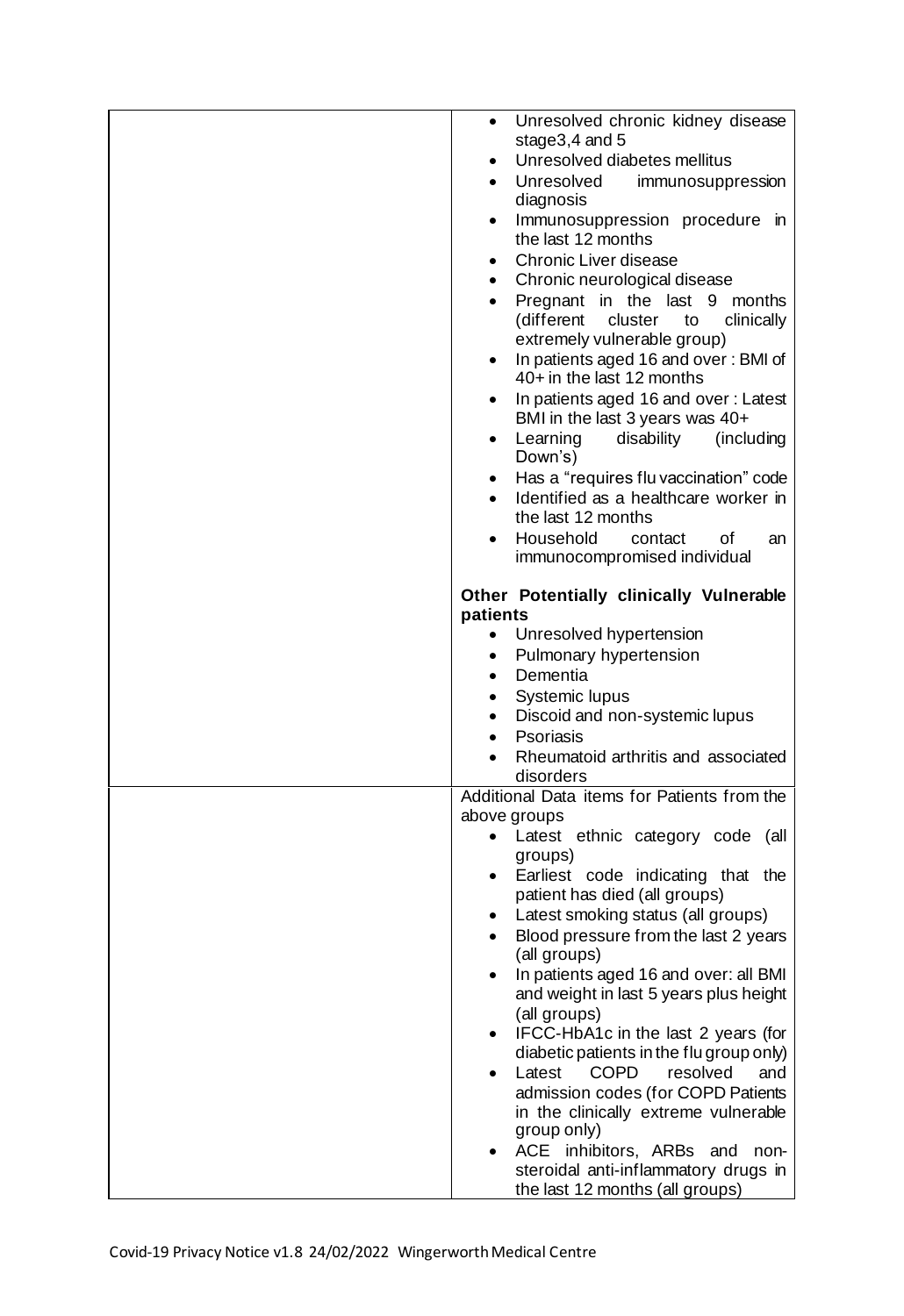| • Latest asthma emergency admission                               |
|-------------------------------------------------------------------|
| codes (for asthma patients in flu<br>group only)                  |
| • Asthma-related drug treatments in                               |
| the last 12 months (for asthma<br>patients in the flu group only) |

The Secretary of State has directed NHS Digital to collect, process and analyse data in connection with COVID-19 to support the Secretary of State's response to COVID-19 and support various COVID-19 purposes set out in the COVID-19 Public Health Directions 2020, 17 March 2020 (COVID-19 Direction) (as amended) (COVID-19) Direction) and below. This enables NHS Digital to collect data and analyse and link the data for COVID-19 purposes with other data held by NHS Digital. The rationale for changing the data extraction is that the initial data collection was based on an existing specification for flu vaccination eligibility. This data extraction was then refined in order to more accurately reflect the patients who are clinically extremely vulnerable to COVID-19 and also to minimise the data we are collecting. A further refinement of the data extraction has taken place leading to the inclusion of new data being extracted. This will provide information to inform vaccination programmes. This General Practice Extraction

Service (GPES) data will be extracted weekly and be used to assist in producing a weekly update of the SPL. The objective of this collection is on an ongoing basis to identify patients registered at General Practices who may be: • clinically extremely vulnerable if they contract COVID-19 • at moderate or high risk of complications from flu or COVID-19. The data collected will be analysed and linked with other data NHS Digital or other organisations hold to identify: • a list of clinically extremely vulnerable patients who will be advised to take shielding measures to protect themselves. Advice given to these patients has been published by Public Health England and is available here: https://www.gov.uk/government/publications/guidanceon-shielding-and-protectingextremely-vulnerable-persons-from-covid-19/guidance-onshielding-and-protectingextremely-vulnerable-persons-from-covid-19#what-do-we-mean-byextremelyvulnerable • a list of patients at moderate or high risk of complications from flu to inform the flu call/recall vaccination programme.

Further information on the flu programme can be found here: [Coronavirus \(england.nhs.uk\)](https://www.england.nhs.uk/coronavirus/)

The extract may also be used for future direct care purposes relating to the COVID-19 outbreak. The methodology NHS Digital has used to produce the SPL is explained in detail and is published on the NHS Digital SPL website page here:

https://digital.nhs.uk/coronavirus/shielded-patient-list Patients

added to the SPL will be contacted by post, email (and/or SMS message where this is necessary) by the NHS on behalf of the Chief Medical Officer, Chris Whitty, to:

• advise of the measures they can take to reduce their risk of contracting the virus and signpost them to the Extremely Vulnerable Persons service operated by gov.uk at <https://www.gov.uk/coronavirus-extremely-vulnerable>

• offer a flu vaccination or to contact non-responders who remain unvaccinated (as per NHS England specifications for the service). The SPL will also be used to inform GPs of their individual patients on the SPL, by flagging those patient records on GP patient record systems. The SPL will be shared with a variety of other organisations involved in the care and support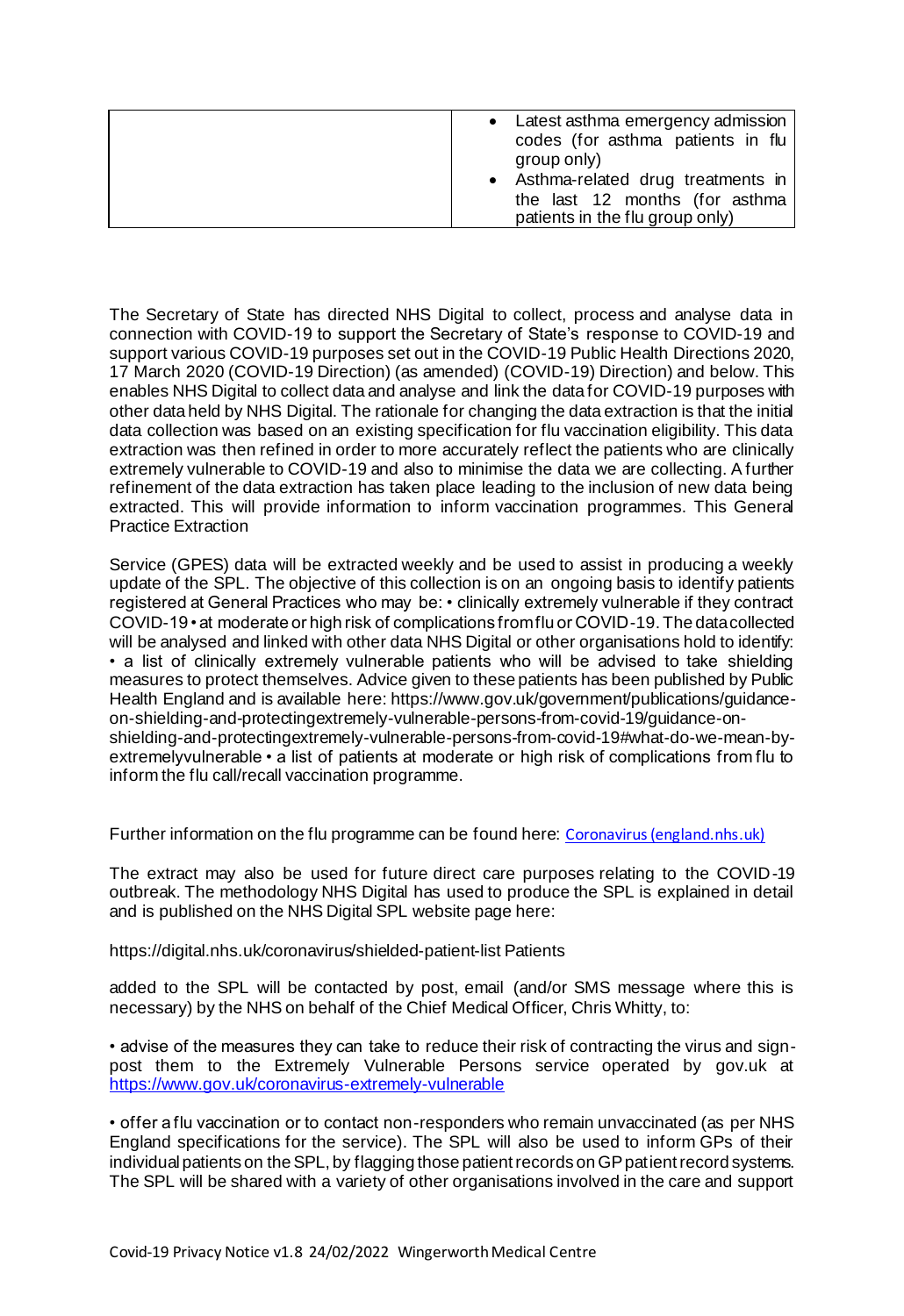of those patients and for planning, commissioning and research purposes associated with COVID-19. Full details of those with whom information has been shared can be found on the NHS Digital SPL website here:

<https://digital.nhs.uk/coronavirus/shielded-patient-list/distribution>.

Requests by organisations to access record level data from this collection will be subject to Independent Group Advising on the Release of Data (IGARD) consideration. Data applicants will need to demonstrate they have a lawful basis to access the data for COVID-19 purposes.

## **Benefits of the collection**

Organisations, including Government, health and social care organisations need to access this vital data for a range of COVID-19 purposes, to help plan, monitor and manage the national response to the COVID-19 pandemic, which will help save lives. COVID-19 purposes for which this data may be analysed and used may include: • understanding COVID-19 and risks to public health, trends in COVID-19 and such risks, and controlling and preventing the spread of COVID-19 and such risks • identifying and understanding information about patients or potential patients with, or at risk of COVID-19, information about incidents of patient exposure to COVID-19 and the management of patients with or at risk of COVID-19 including: locating, contacting, screening, flagging and monitoring such patients and collecting information about and providing services in relation to testing, diagnosis, self-isolation, fitness to work, treatment, medical and social interventions and recovery from COVID19. Data will be analysed and linked to other data held by NHS Digital or held by other organisations to which access to the data is granted for COVID-19 purposes, through the process described above. Data will be collected nationally from all General Practices by NHS Digital every week. All requests to access this data will be through Data Access Request Service (DARS). This will significantly reduce the burden on General Practice at a time when demand on resources is high, enabling General Practice to focus on delivering health care and support to patients. It will also reduce compliance burden and risk for General Practice associated with sharing data and complying with the terms of the general legal notice issued under the National Health Service (Control of Patient Information Regulations) 2002 (COPI), which applies to General Practices Patients facing the greatest risk if they contract COVID-19 and/or are in the moderate to high risk of complications from flu:

- will be identified and known to health organisations
- will have a greater awareness of the recommended preventative shielding measures
- will be able to follow clear advice

• will be able to ask for help and support, including social care support and essential food supplies, through the Extremely Vulnerable Persons service operated by gov.uk.

It will enable the SPL to be updated weekly to identify new patients and changes to patients on the List and will enable support provisions to be more dynamic and responsive to both social and clinical need.

It will also enable vital planning, commissioning, and research to be carried out for COVID-19 purposes. If patients facing the greatest risk follow advice, it is hoped that this will contribute to the delay and mitigation of the spread of COVID-19 and save lives.

## **Visitors to The Practice**

We have an obligation to protect our staff and employees' health, so it is reasonable for staff at Wingerworth Medical Centre to ask any visitors to our practice to tell us if they have visited a particular country, or are experiencing COVID-19 symptoms. This must only be in preapproved circumstances and we would also ask all patients to consider government advice on the NHS 111 website and not attend the practice.